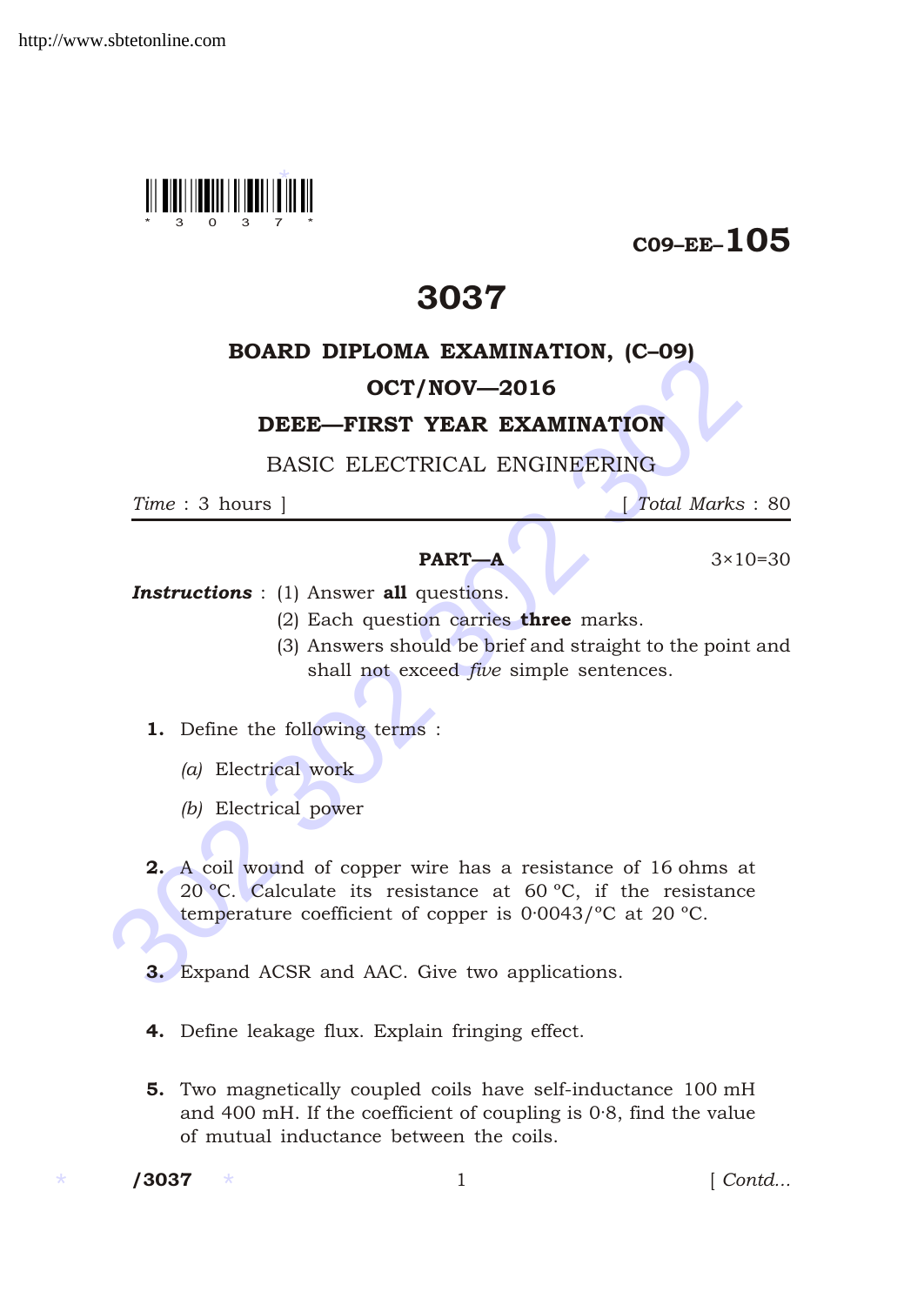- **6.** A wire of length 40 cm moves at right angles to its length at 30 m/sec in uniform magnetic field of density 1 Wb/m<sup>2</sup>. Calculate the e.m.f. induced in the conductor when the director of motion is *(a)* perpendicular to the field and *(b)* inclined at 60º to the direction of the field.
- 7. Define electric field intensity.
- 8. Write the three applications each of *(a)* impregnated paper and *(b)* mica.
- 9. Write the properties of fuse material.
- 10. Compare between intrinsic and extrinsic semiconductors.

**PART—B**  $10 \times 5=50$ 

- *Instructions* : (1) Answer *any* five questions.
	- (2) Each question carries ten marks.
	- (3) Answers should be comprehensive and the criterion for valuation is the content but not the length of the answer.
- 11. *(a)* Write the difference among conductor, semiconductor and insulator.
- 302 302 302 302 *(b)* A piece of silver has a resistance of 2 ohms. What will be the resistance of a manganium wire of 1/3 length and 1/3 diameter, if the specific resistance of the manganin is 30 times that of the silver?
	- 12. *(a)* Draw and list the parts of electric kettle.
		- *(b)* An electric heater contains 4 litres of water initially at a mean temperature of 15 ºC, 0·25 kWh is supplied to the water by heater. Assuming no heat losses, what is the final temperature of the water?

/3037

/3037 2 [ *Contd...*